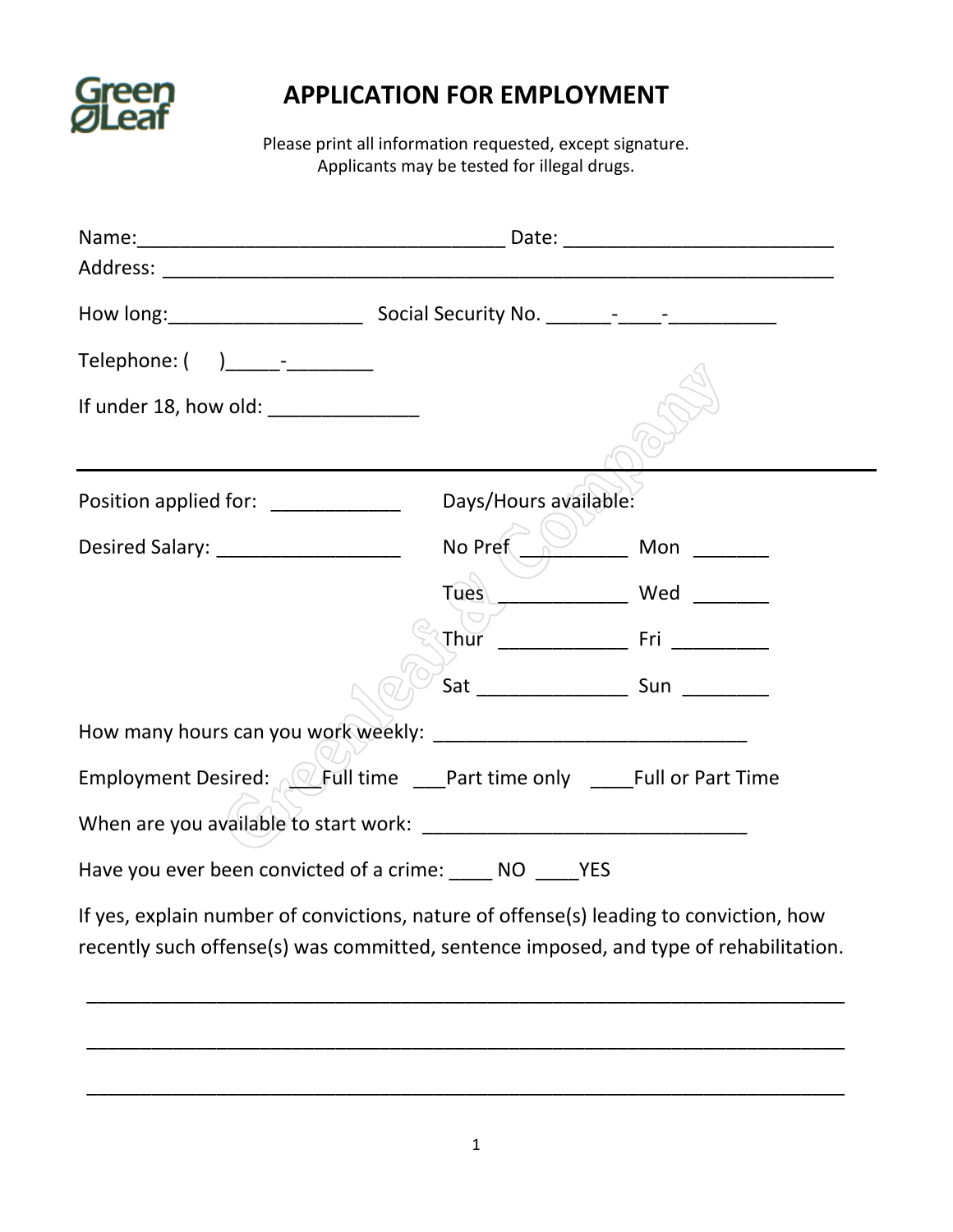## **Education**

| Type of School                                                                                                          | Name of School | Address | Years completed | Degree |  |
|-------------------------------------------------------------------------------------------------------------------------|----------------|---------|-----------------|--------|--|
|                                                                                                                         |                |         |                 |        |  |
| High School                                                                                                             |                |         |                 |        |  |
| College                                                                                                                 |                |         |                 |        |  |
|                                                                                                                         |                |         |                 |        |  |
| <b>Bus/Trade School</b>                                                                                                 |                |         |                 |        |  |
|                                                                                                                         |                |         |                 |        |  |
| Professional School                                                                                                     |                |         |                 |        |  |
| $\circ$ Public transportation<br>What is your means of transportation to work: ______ Own car                           |                |         |                 |        |  |
|                                                                                                                         |                |         |                 |        |  |
| State of issue: ___________<br>Driver's license no: ____________________________                                        |                |         |                 |        |  |
|                                                                                                                         |                |         |                 |        |  |
| Have you had any accidents in the past three years:                                                                     |                |         |                 |        |  |
| How many: $\frac{1}{2}$ How many:                                                                                       |                |         |                 |        |  |
| Have you had any moving violations in the past three years: ____________                                                |                |         |                 |        |  |
| How many: ___________                                                                                                   |                |         |                 |        |  |
| <b>References</b>                                                                                                       |                |         |                 |        |  |
| <u> 1989 - Johann Barnett, fransk politiker (</u><br>Please list two references other than family or previous employer. |                |         |                 |        |  |
|                                                                                                                         |                |         |                 |        |  |
|                                                                                                                         |                |         |                 |        |  |
|                                                                                                                         |                |         |                 |        |  |
|                                                                                                                         |                |         |                 |        |  |
|                                                                                                                         |                |         |                 |        |  |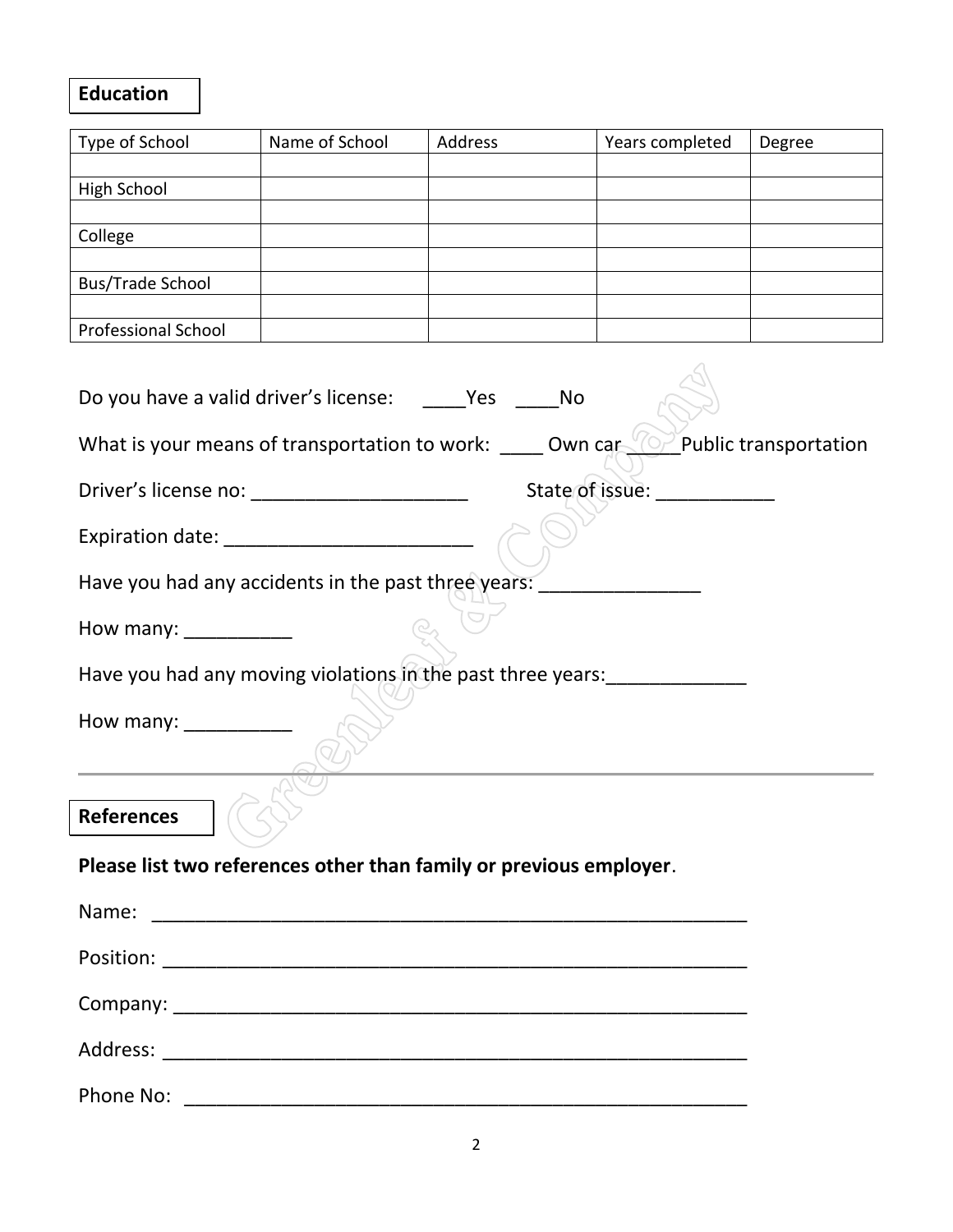| Name:                                                                                                                |  |
|----------------------------------------------------------------------------------------------------------------------|--|
|                                                                                                                      |  |
|                                                                                                                      |  |
|                                                                                                                      |  |
|                                                                                                                      |  |
|                                                                                                                      |  |
| Please use the following area to describe your full qualifications for the specific position                         |  |
| you are applying for:                                                                                                |  |
|                                                                                                                      |  |
|                                                                                                                      |  |
|                                                                                                                      |  |
| <u> 1990 - Johann John Stoff, mars and de British and de British and de British and de British and de British an</u> |  |
| <u> 1989 - Johann John Stone, mars eta biztanleria (h. 1989).</u>                                                    |  |
| <u> 1989 - Johann John Stone, mars eta bat eta bat eta bat ez arte eta bat ez arte eta bat ez arte eta bat ez ar</u> |  |
|                                                                                                                      |  |
|                                                                                                                      |  |
|                                                                                                                      |  |

## **Military Service**

| Have you ever been in the armed forces: $\Box$ Yes $\Box$ No |  |
|--------------------------------------------------------------|--|
| Are you a member of the National Guard: $\Box$ Yes $\Box$ No |  |